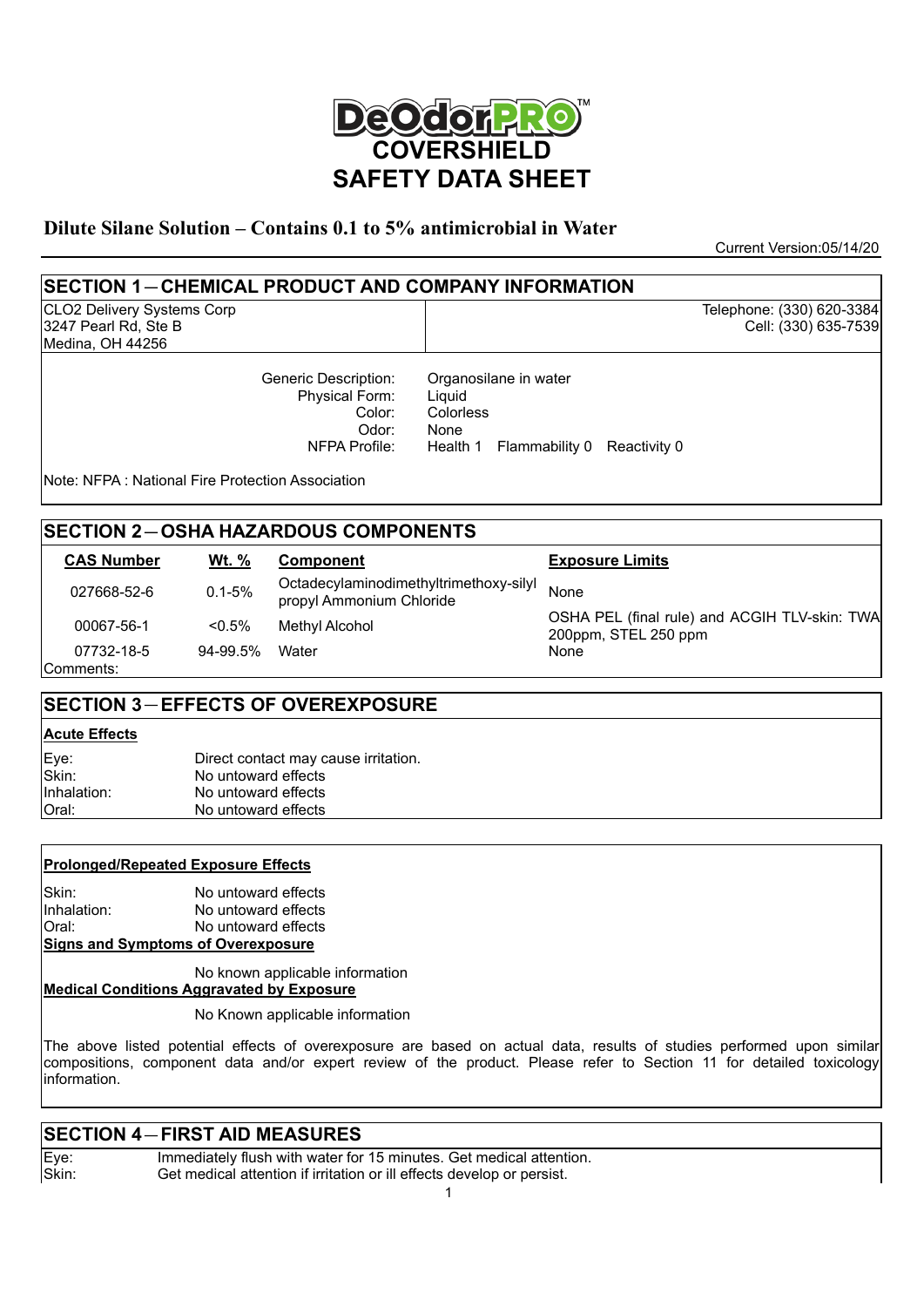

# **Dilute Silane Solution – Contains 0.1 to 5% antimicrobial in Water**<br>Inhalation: Remove to fresh air. Get medical attention if ill effects persist.

Inhalation: Remove to fresh air. Get medical attention if ill effects persist.<br>Oral: Get medical attention if ill effects develop or persist. Get medical attention if ill effects develop or persist. Comments: None

# **SECTION 5-FIRE FIGHTING MEASURES**

| Flash Point (TAG Open Cup):      | None           |  |
|----------------------------------|----------------|--|
| <b>Autoignition Temperature:</b> | Not Applicable |  |
| <b>Extinguishing Media:</b>      | Not Applicable |  |
| <b>Fire Fighting Procedures:</b> | Not Applicable |  |
| <b>Unusual Fire Hazards:</b>     | Not Applicable |  |

#### **Hazardous Decomposition Products:**

Thermal breakdown of this product during fire or very high heat conditions may evolve the following hazardous decomposition products: Carbon oxides and traces of incompletely burned carbon compounds. Nitrogen oxides. Chlorine compounds. Silicon dioxide. Formaldehyde.

# **SECTION 6**-**ACCIDENTAL RELEASE MEASURES**

Containment/Cleanup: Use absorbent material to collect and contain for disposal in landfill. Neutralize with anionic detergent

# **SECTION 7**-**HANDLING AND STORAGE**

**Storage:** Store in tightly closed containers in a cool, dry area away from heat and other possible ignition sources. Store below 100 F.

**Handling:** Use non sparking tools to open containers. Maintain appropriate class of fire extinguishers nearby in case of fire. Use with adequate ventilation. Do not breathe vapor. Do not get into eyes. Do not take internally. Avoid skin contact.

# **SECTION 8**-**EXPOSURE CONTROLS/PERSONAL PROTECTION**

#### **Engineering Controls**

Local exhaust: Recommended General ventilation: Recommended **Personal Protective Equipment for Routine Handling** Eyes: Use chemical worker's goggles. Skin: Wash at mealtime, before smoking, applying cosmetics, and end of shift. Contaminated clothing and shoes should be cleaned before reuse. Rubber or plastic gloves are recommended. Inhalation/Suitable Respirator: No special requirements use mask. **Personal Protective Equipment for Spills** Eyes: Use chemical worker goggles. Skin: Wash at mealtime, before smoking, applying cosmetics, and end of shift. Contaminated clothing and shoes should be cleaned before reuse. Rubber or plastic gloves are recommended. Inhalation/Suitable Respirator: No special requirements use mask.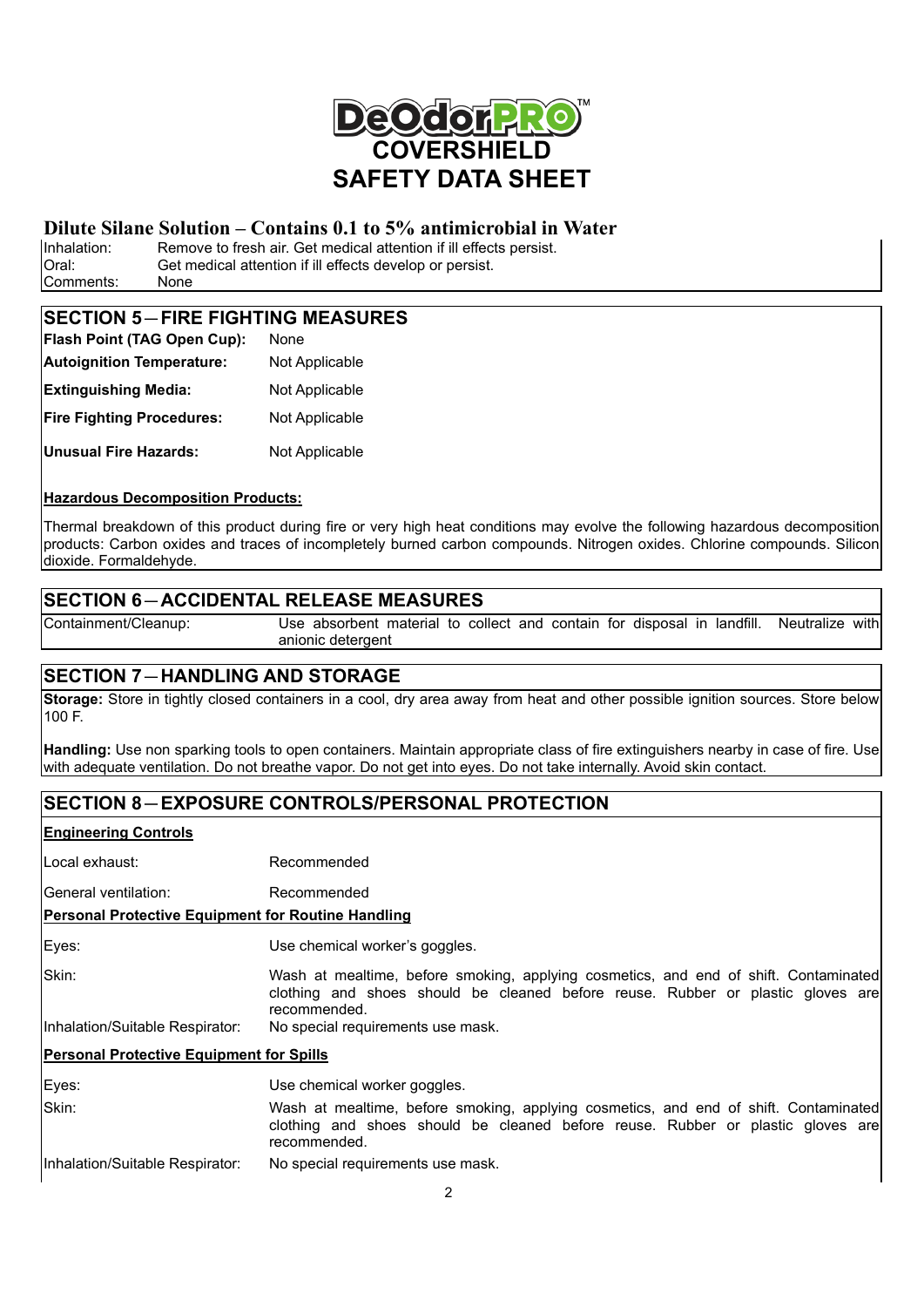

# **Dilute Silane Solution – Contains 0.1 to 5% antimicrobial in Water**<br>|Precautionary Measures: Do not get in eyes. Avoid skin contact. Do not breathe

Do not get in eyes. Avoid skin contact. Do not breathe vapor. Do not take internally.

Comments: None

NOTE: These precautions are for room temperature handling. Use at elevated temperature, or aerosol/spray applications, may require added precautions.

# **SECTION 9**-**PHYSICAL AND CHEMICAL PROPERTIES**

Specific Gravity @25C: 1.00 Specific Gravity @25C: 1.00

Viscosity: Not Determined and pH: ~5.5

Freezing/Melting Point: 32 °F/0°C Volatile content: <0.5%

Physical Form: Liquid **Boiling Point: 212°F/100°C** Boiling Point: 212°F/100°C

Color: Colorless Vapor Pressure @25C: Not Determined

Odor: Alcohol Vapor Density: Not Determined

Note: The above information is not intended for use in preparing product specifications. Contact Quadsil before writing specifications.

| <b>SECTION 10-STABILITY AND REACTIVITY</b>                                                                |                                         |  |
|-----------------------------------------------------------------------------------------------------------|-----------------------------------------|--|
| <b>Chemical Stability:</b>                                                                                | Stable                                  |  |
| <b>Hazardous Polymerization:</b>                                                                          | Hazardous polymerization will not occur |  |
| <b>Conditions to Avoid:</b>                                                                               | None                                    |  |
| <b>Materials to Avoid:</b><br>Anionic materials, i.e. surfactants. Materials that would shift pH to 10.5. |                                         |  |
| Comments:                                                                                                 | None                                    |  |

# **SECTION 11**-**TOXICOLOGICAL INFORMATION**

# **ACUTE TOXICOLOGY DATE FOR PRODUCT**

Not determined

# **SECTION 12**-**ECOLOGICAL INFORMATION**

#### **Environmental Fate and Distribution**

No specific information is available.

#### **Ecotoxicity**

No specific information is available.

#### **Persistence and Degradation**

Octadecylaminodimethyltrimethoxy-silylpropyl Ammonium Chloride should remain bound to the silicon or organic components of the soil.

#### **Ecotoxicity Classification Criteria**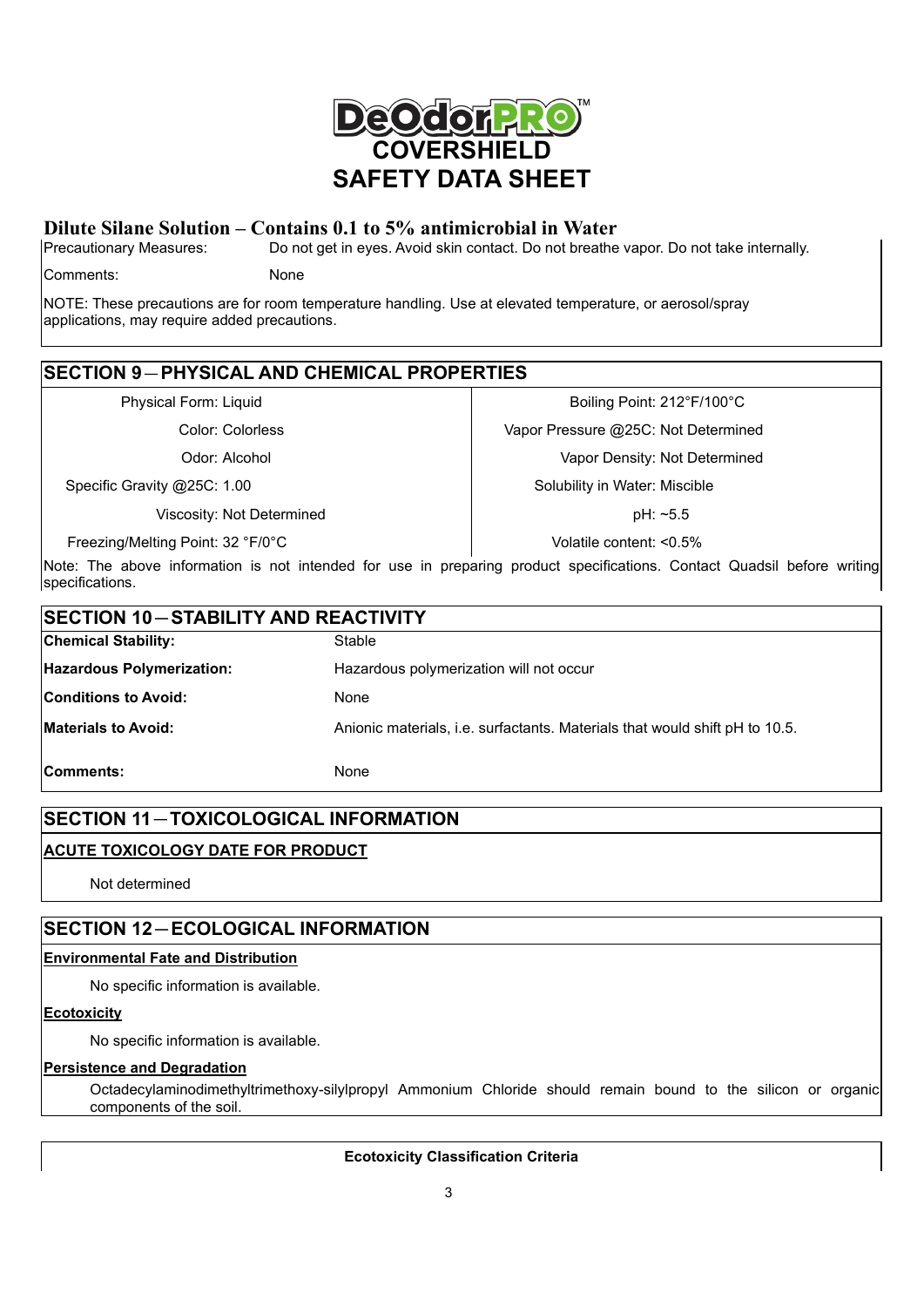

# **Dilute Silane Solution – Contains 0.1 to 5% antimicrobial in Water**

| Hazard Parameters (LC50 or EC50)  | High   | Medium                | Low           |
|-----------------------------------|--------|-----------------------|---------------|
| Acute Aquatic Toxicity (mg/L)     | <=1    | $>$ 1 and $\lt$ =100  | $-100$        |
| Acute Terrestrial Toxicity(mg/kg) | . -100 | $>$ 100 and $<$ =2000 | $>$ 2000 $\,$ |

This table is adapted form "Environmental Toxicology and Risk Assessment", ATMA STP 1179, p.34, 1993

This table can be used to classify the ecotoxicity of this product when ecotoxicity data is listed above. Please read the other information presented in the section concerning the overall ecological safety of this material.

# **SECTION 13**-**DISPOSAL CONSIDERATIONS**

#### **RCRA Hazard Class(40 CFR 261)**

When a decision is made to discard this material, as received, is it classified as a hazardous waste? No

Federal Hazardous Waste Code: N/A

Characteristic Waste: Ignitable: No Corrosive: N/A Reactive: N/A TCLP:N/A

Comments: State or local laws may impose additional regulatory requirements regarding disposal.

N/A = Not Applicable

Call Quadsil, (989) 496-1434, if additional information is required

# **SECTION 14**-**TRANSPORT INFORMATION**

#### **DOT Road Shipment Information (49 CFR 172.101)**

| Proper Shipping Name:        | Not Regulated |
|------------------------------|---------------|
| <b>Ocean Shipment (IMDG)</b> |               |
| Proper Shipping Name:        | Not Regulated |
| <b>Air Shipment (IATA)</b>   |               |
| <b>Proper Shipping Name:</b> | Not Regulated |

N/A = Not Applicable

Call Quadsil, (989) 496-1434 if additional information is required.

# **SECTION 15**-**REGULATORY INFORMATION**

Contents of this MSDS comply with the OSHA Hazard Communication Standard 29CFR 1910.1200

TSCA Status: All chemical substances in this material are included on or exempted from listing on the TSCA Inventory of Chemical Substances.